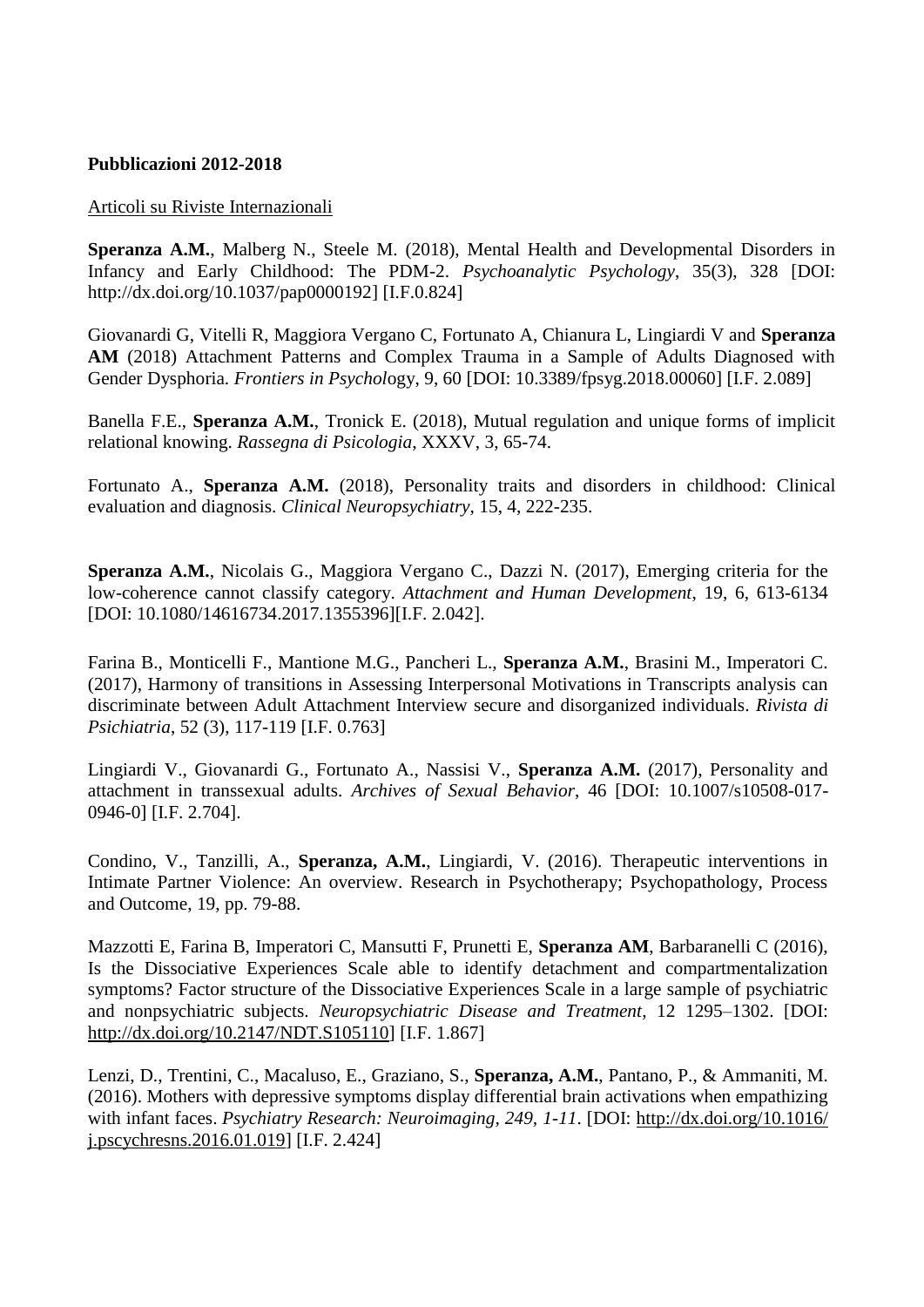Colli, A., Gentile, D., Tanzilli, A., **Speranza, A.M.**, Lingiardi, V. (2016). Therapeutic Interventions in the Treatment of Eating Disorders: A Naturalistic Study. *Psychotherapy*, 53(2), pp. 152-162. [http://dx.doi.org/10.1037/pst0000063] [I.F. 1.422]

Colli, A., **Speranza, A.M.**, Lingiardi, V., Gentile, D., Nassisi, V., & Hilsenroth, M. J. (2015). Eating Disorders and Therapist Emotional Responses. *The Journal of Nervous and Mental Disease*, *203*(11), 843-849. [DOI: 10.1097/NMD.0000000000000379] [I.F. 1.688]

Trentini C., Pagani M., Fania P., **Speranza A.M.**, Nicolais G., Sibilia A., Inguscio L., Verardo A.R., Fernandez I., Ammaniti M. (2015), Neural processing of emotions in traumatized children treated with Eye Movement Desensitization and Reprocessing therapy: a hdEEG study. *Frontiers in Psychology*, 6: 1662 [DOI: 10.3389/fpsyg.2015.01662] [I.F. 2.6]

Maggiora Vergano C., Lauriola M., **Speranza A.M.** (2015), The Complex Trauma Questionnaire (ComplexTQ): development and preliminary psychometric properties of an instrument for measuring early relational trauma. *Frontiers in Psychology,* 6: 1323. [DOI: 10.3389/fpsyg.2015.01323] [I.F. 2.6]

Imperatori C., Fabbricatore M., Farina B., Innamorati M., Quintiliani M.I,, Lamis D.A., Contardi A., Della Marca G., **Speranza A.M.** (2015), Alterations of EEG functional connectivity in resting state obese and overweight patients with binge eating disorder: A preliminary report. *Neuroscience Letters*, 607, 120–124 [DOI: 10.1016/j.neulet.2015.09.026] [I.F. 2.030]

Farina B., **Speranza A.M.**, Imperatori C., Quintiliani M.I., Della Marca G. (2015), Heart rate variability modification after Adult Attachment Interview in Dissociative Patients. *Journal of Trauma and Dissociation,* 16:170–180. [DOI 10.1080/15299732.2014.975309] [I.F. 1.603]

Imperatori, C., Brunetti, R., Farina, B., **Speranza, A. M.**, Losurdo, A., Testani, E., Contardi, A. & Della Marca, G. (2014). Modification of EEG power spectra and EEG connectivity in autobiographical memory: a sLORETA study. *Cognitive Processing*, 1-11. [DOI 10.1007/s10339- 014-0605-5] [I.F. 1.754]

Farina B., **Speranza A.M.**, Dittoni S., Gnoni V., Trentini C., Maggiora Vergano C., Liotti G., Brunetti R., Della Marca G. (2013), Memories of attachment hamper EEG cortical connectivity in dissociative patients, *European Archives of Psychiatry and Clinical Neuroscience,* vol. 12 oct [ISSN: 0940-1334] [DOI: 10.1007/s00406-013-0461-9] [I.F. 3.2]

Imperatori C., Farina B., Brunetti R., Gnoni V., Testani E., Quintiliani I., Del Gatto C., Indraccolo A., Contardi A., **Speranza A.M.**, Della Marca G. (2013), Modifications of EEG Power Spectra in Mesial Temporal Lobe during n-back tasks of increasing difficulty. A sLORETA study, *Frontiers in Human Neuroscience*, 7, 109 [DOI=10.3389/fnhum.2013.00109] [ISSN=1662-5161] [I.F. 2.9]

Ammaniti M., **Speranza A.M.** (2013), Attachement et intersubjectivité. In N. Georgieff, M. Speranza (Eds), *Psychopathologie de l'intersubjectivité*. Elsevier Masson, Issy-les-Moulineaux. [ISBN : 978-2-294-08288-7]

#### Articoli su Riviste italiane

**Speranza A.M.** (2016), I ragazzi stanno bene, nonostante le controversie ideologiche. *Giornale Italiano di Psicologia*, XLIII, 1-2, pp.165-170.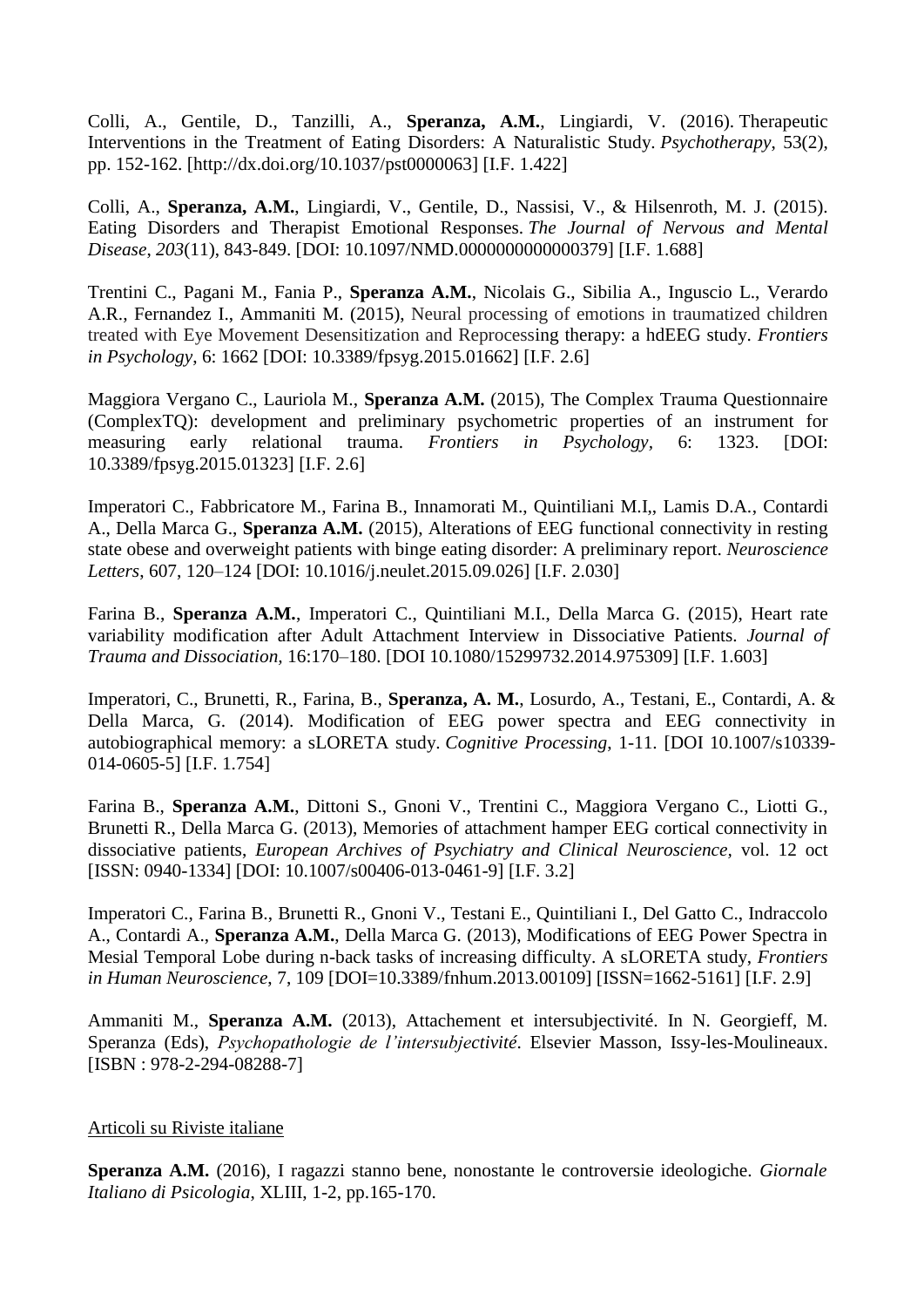**Speranza A.M.**, Maggiora Vergano C. (2015), Le rappresentazioni mentali e il trauma pregresso nei genitori di bambini maltrattati. *Quaderni di Infanzia e Adolescenza*, 14, 1, 22-44. [DOI 10.1710/1862.20336]

Dazzi N., **Speranza A.M.** (2015), Apporti della teoria dell'attaccamento allo studio del cambiamento. *Giornale Italiano di Psicologia*, XLI, 4, 703-713. [DOI 10.1421/79053]

**Speranza A.M.** (2015), Crescere in una famiglia omogenitoriale. *Medico e Bambino*, 34: 95-98.

Lucarelli L., **Speranza A.M.** (2014), Modelli operativi interni e psicopatologia delle madri nel quadro clinico dell'anoressia infantile: Uno studio sui fattori di rischio nella relazione madrebambino. *Psichiatria e Psicoterapia*, 33, 2, 134-150.

Ferri R., Carleschi A., Trentini C., **Speranza A.M.** (2013), Strategie di regolazione affettiva in bambini con sindrome di Down. *Infanzia e Adolescenza*, 3, 1, 19-30.

**Speranza A.M.**, Fortunato A. (2012), Infancy, Childhood and Adolescence in the Diagnostics of the Psychodynamic Diagnostic Manual (PDM), *Bollettino di Psicologia Applicata*, 265, pp.53-65. (ISSN: 0006-6761)

## Capitoli di libri

Baiocco R., Carone N., **Speranza A.M.**, Lingiardi V. (2018), Omogenitorialità e benessere dei bambini che crescono con genitori dello stesso sesso. In R. Baiocco, A. Busacca, B. de Filippis (a cura di), *Unioni civili e genitorialità: le nuove frontiere della giurisprudenza*. Wolters Kluwer, CEDAM, Milano.

**Speranza, A.M.**, Mayes, L. (2017), Classificazione della salute mentale e dei disturbi dello sviluppo nella prima infanzia – Asse IEC 0-3. In Lingiardi, V., McWilliams, N. (a cura di), *Manuale Diagnostico Psicodinamico, PDM-2*. Tr. it. Raffaello Cortina, Milano 2018.

**Speranza A.M.**, Mayes L. (2017) (Section Editors), Mental Health and Developmental Disorders in Infancy and Early Childhood—IEC 0–3. In Lingiardi V., McWilliams N. (Eds), *Psychodynamic Diagnostic Manual Second Edition (PDM-2)*. Guilford Press, New York.

**Speranza A.M.**, Williams R. (2014), Fare diagnosi nel ciclo di vita. In V. Lingiardi e F. Gazzillo (a cura di), *La personalità e i suoi disturbi. Valutazione clinica e diagnosi al servizio del trattamento*. Raffello Cortina Editore, Milano (pp.345-367).

**Speranza A.M.** (2014), I disturbi del comportamento alimentare. In V. Lingiardi e F. Gazzillo (a cura di), *La personalità e i suoi disturbi. Valutazione clinica e diagnosi al servizio del trattamento*. Raffello Cortina Editore, Milano (pp.809-823).

**Speranza A.M.**, Maggiora Vergano C. (2014), La genitorialità nei disturbi dell'attaccamento. In A. Simonelli (a cura di), *La funzione genitoriale. Sviluppo e psicopatologia.* Raffaello Cortina Editore, Milano (pp.301-329).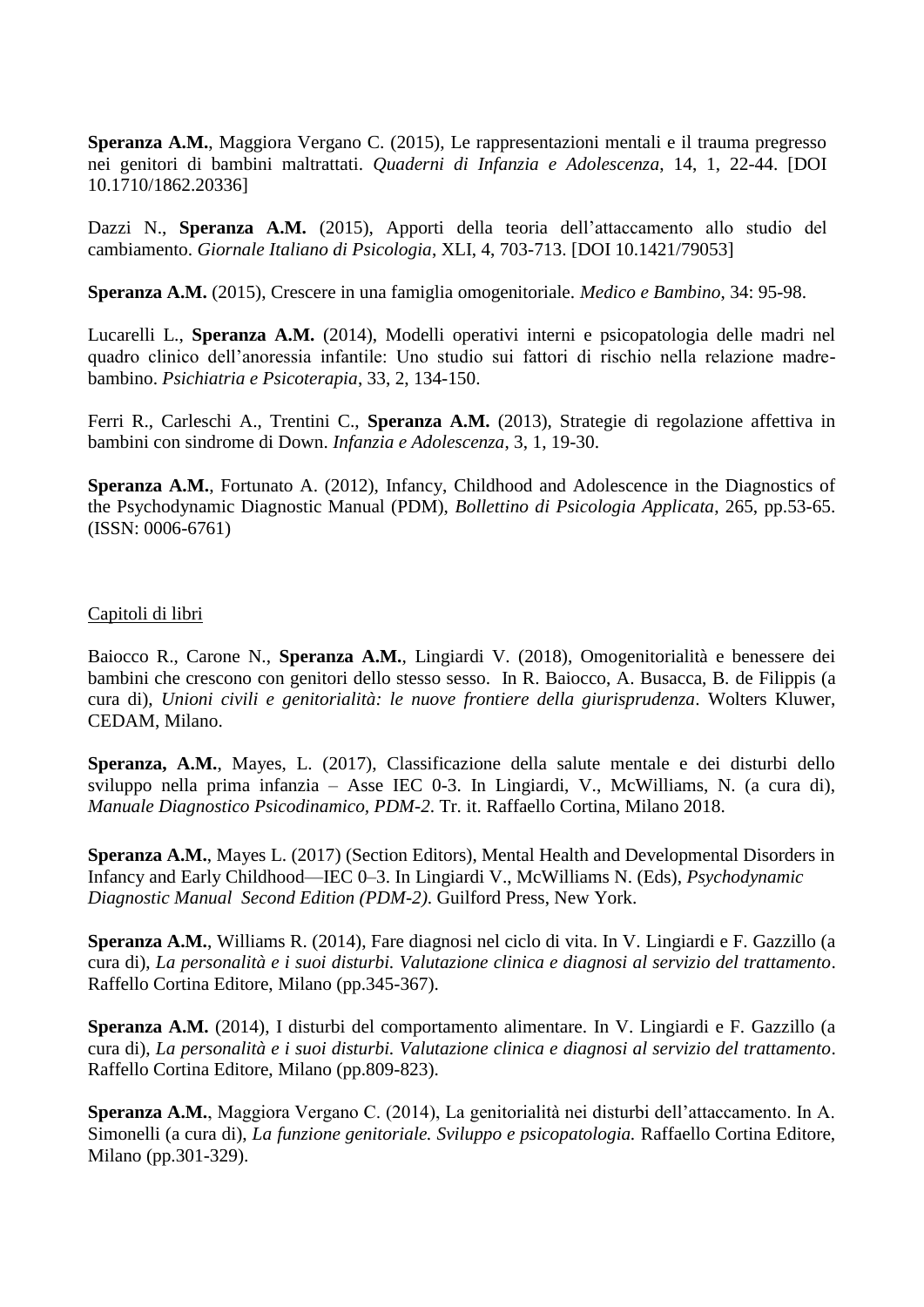**Speranza A.M.**, Trentini C. (2012), Dall'Infant Research alla psicoterapia con l'adulto. In C. Rogora, S Latmiral (a cura di), *Le relazioni precoci. Dalla pratica clinica alla mente dell'analista*. Borla, Roma (pp.113-129).

# Curatele

**Speranza A.M.** (2013), Introduzione e cura del Numero monotematico "Omogenitorialità", *Infanzia e Adolescenza*, vol.12, n.2.

**Speranza A.M.** (2011), Introduzione e cura del Numero monotematico "La ricerca clinica nei servizi di salute mentale", *Infanzia e Adolescenza*, vol.10, n.2.

# Partecipazione a Congressi internazionali e Proceedings

Maggiora Vergano C., **Speranza A.M.**, Nicolais G. (2016), Understanding the intergenerational cycle of complex trauma : the impact of parents attachment and early adverse experiences. Relazione presentata al *15th International Congress of World Association for Infant Mental Health (W.A.I.M.H.)*, 29 maggio-2 giugno, Praga, Repubblica Ceca.

**Speranza A.M.**, Banella F.E. (2016), Diagnosis in infancy and childhood: towards a sychodynamic assessment. Poster presentato al *15th International Congress of World Association for Infant Mental Health (W.A.I.M.H.)*, 29 maggio-2 giugno, Praga, Repubblica Ceca.

Fortunato A., Maggiora Vergano C., **Speranza A.M.** (2016), Relationship aspects and symptomatic patterns in a clinical sample of children. Poster presentato al *15th International Congress of World Association for Infant Mental Health (W.A.I.M.H.)*, 29 maggio-2 giugno, Praga, Repubblica Ceca.

**Speranza A.M.** (2014), Chairperson at the Symposium on « Maltreated and traumatized children : Assessment and intervention strategies ». *14th International Congress of World Association for Infant Mental Health (W.A.I.M.H.)*, 14-18 giugno, Edinburgh, Scotland.

Nicolais G., **Speranza A.M.**, Cammarella A., Menozzi F., Nassisi V., Ammaniti M. (2014), Intergenerational transmission of abuse : attachment-informed assessment and treatment implications. Relazione presentata al *14th International Congress of World Association for Infant Mental Health (W.A.I.M.H.)*, 14-18 giugno, Edinburgh, Scotland. Proceedings : *Infant Mental Health Journal*, supplement, vol.35, 3, 2014.

Trentini C., **Speranza A.M.**, Nicolais G., Sibilia A., Verardo A.R., Inguscio L., Ammaniti M. (2014), Effects of EMDR therapy on neural processes associated with facial emotion processing in maltreated and traumatized children. Relazione presentata al *14th International Congress of World Association for Infant Mental Health (W.A.I.M.H.)*, 14-18 giugno, Edinburgh, Scotland. Proceedings : *Infant Mental Health Journal*, supplement, vol.35, 3, 2014.

Lucarelli L., **Speranza A.M.** (2014), The relationship between maternal attachment/psychopathology and the severity of infantile anorexia. Relazione presentata al *14th International Congress of World Association for Infant Mental Health (W.A.I.M.H.)*, 14-18 giugno, Edinburgh, Scotland.

Proceedings : *Infant Mental Health Journal*, supplement, vol.35, 3, 2014.